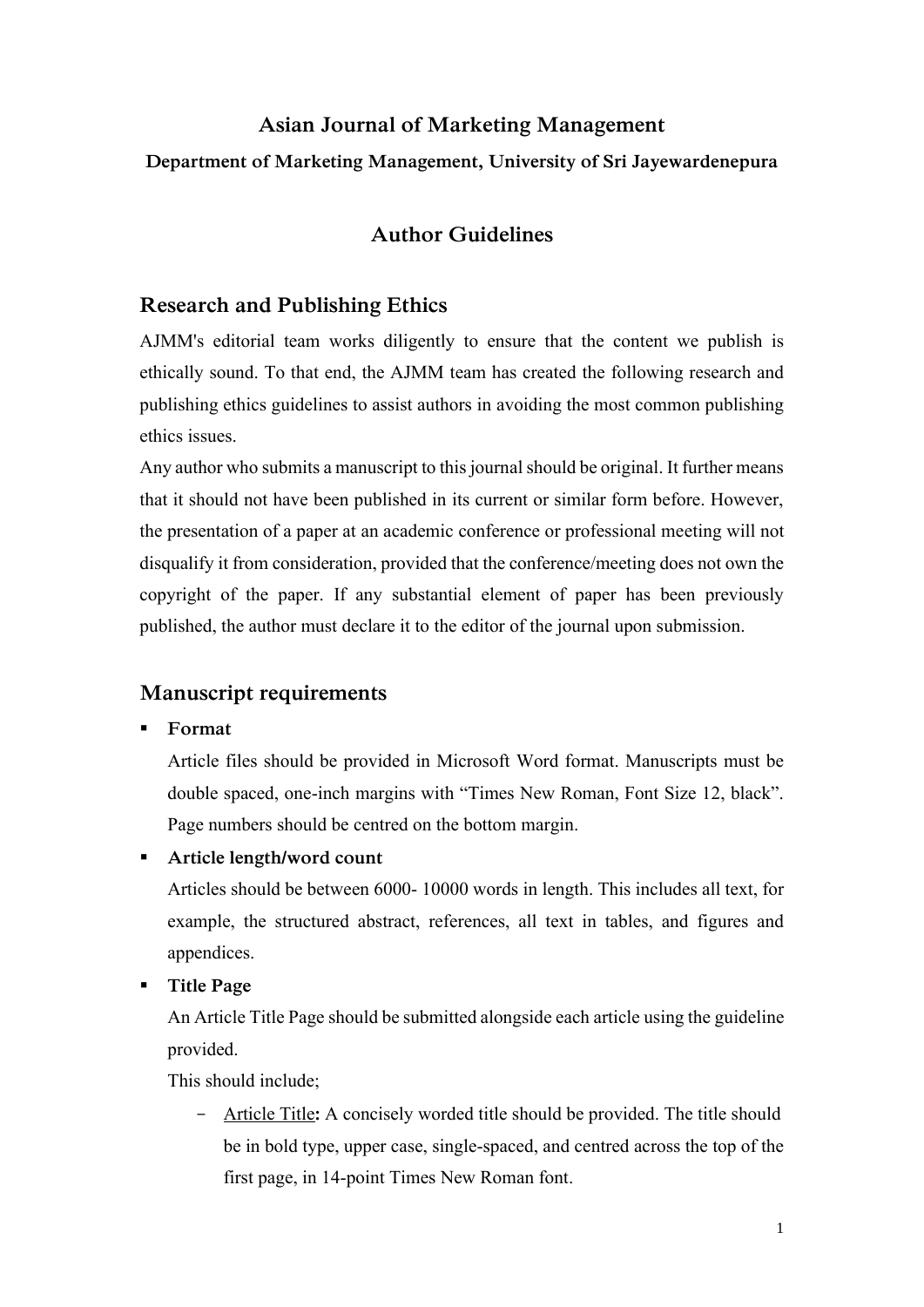- Author Details: Full name(s), Affiliation(s), E-mail address(es), Phone number(s). In case of more than one author, the corresponding author should be indicated with an asterisk mark. Please note that the author name(s) must not appear anywhere else in the manuscript except on the title page and the reference list (if cited).
- Acknowledgements: If authors wish to acknowledge financial support or any other assistance received, a note can be added.
- Author Biographies
- **Abstract**

The second page should begin with the title of the paper followed by a structured abstract of not more than 250 words and 3-5 keywords.

following the format outlined below.

These four sub-headings and their accompanying explanations must be included:

- Purpose
- Design/methodology/approach
- Findings
- Originality
- Implications

## ▪ **Headings**

Headings must be concise, with a clear indication of the required hierarchy. AJMM allows authors to use three levels of headings. Use boldface for all three.

- First-level headings should be centred, in 12-point Times New Roman font; all letters be in Sentence Case.
- Second-level headings should be flushed left in bold, 11-point Times New Roman font; the first letter of main words should be in Sentence Case.
- Third-level headings are paragraph headings, which should be indented and in italicized 11-point Times New Roman font; the first letter of the heading should be in Sentence Case.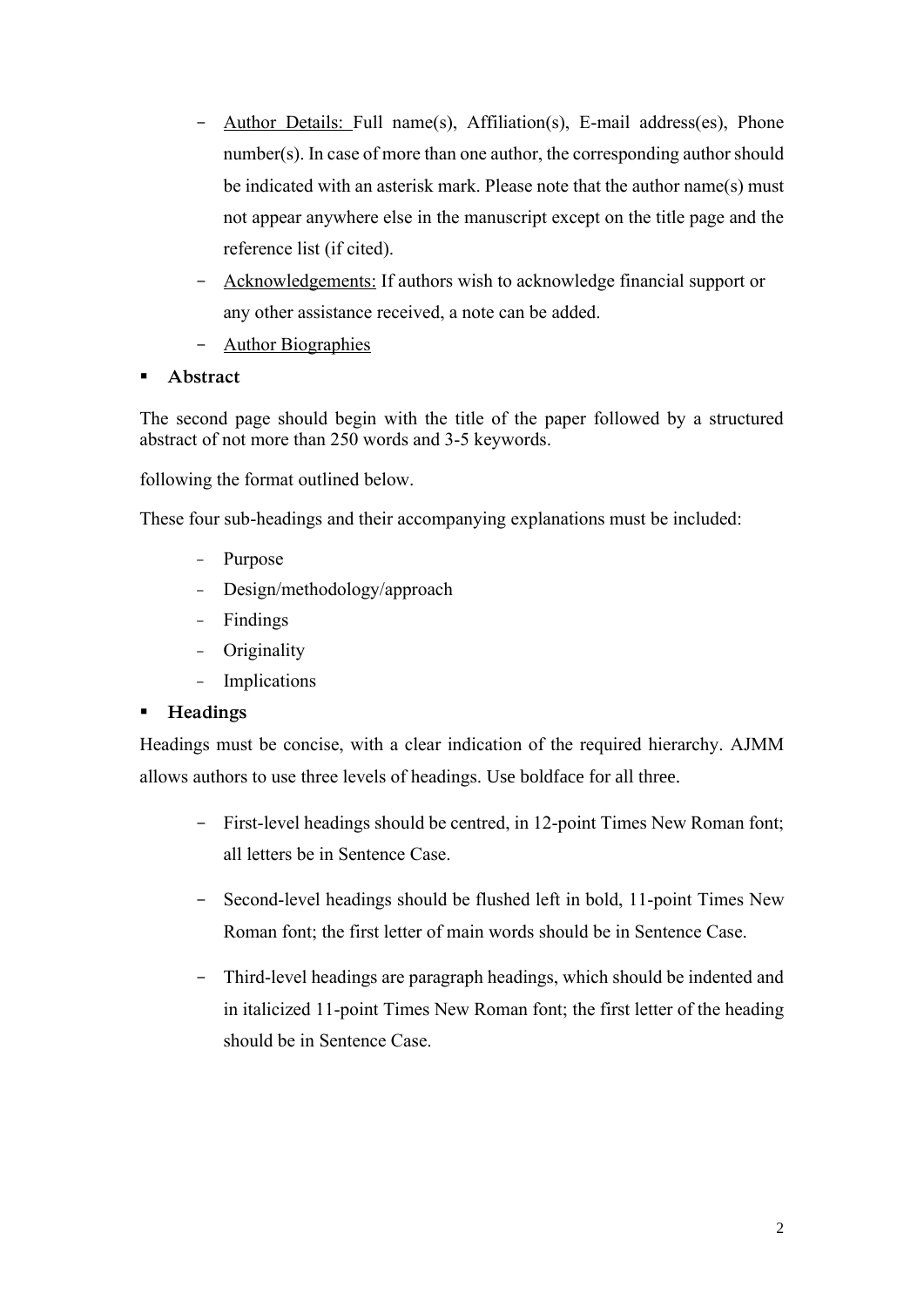### ▪ **Text**

All body paragraphs should be 10-point Time New Roman font; that should be fully justified. Wherever possible, authors should arrange the manuscripts in well-defined sections as appropriate for their work, such as introduction/background of the study, review of past studies/literature, context and methods of the study (when applicable), results and interpretations, and discussion and conclusion.

## ▪ **Tables**

Tables should have appropriate and concise headings and be numbered sequentially in Roman numerals (e.g., I, II, etc.). Headings should be placed above the table. Tables should be clearly labelled in the main body of the article. Any tables not based on the authors' original data should have source notes with corresponding references appearing in the reference list.

## **Figures and illustrations**

All figures should be numbered consecutively with Roman numerals (Figure I, Figure II, etc.) with corresponding references in the main text. Figures should also have appropriate and concise headings and be placed below the figures. Any figures not based on the authors' original data should have source notes with corresponding references appearing in the reference list.

### **References**

All references in the manuscript must be formatted using American Psychological Association (APA) style guide (Edition 6). The reference list should be presented at the end of the manuscript and the entries should be double spaced.

### **Examples:**

#### **Journal Article**

Lachner, A., Backfisch, I., Hoogerheide, V., van Gog, T., & Renkl, A. (2020). Timing matters! Explaining between study phases enhances students' learning. Journal of Educational Psychology, 112(4), 841–853[. https://doi.org/10.1037/edu0000396](https://doi.org/10.1037/edu0000396)

#### **Authored Book**

Kaufman, K. A., Glass, C. R., & Pineau, T. R. (2018). Mindful sport performance enhancement: Mental training for athletes and coaches. American Psychological Association. <https://doi.org/10.1037/0000048-000>